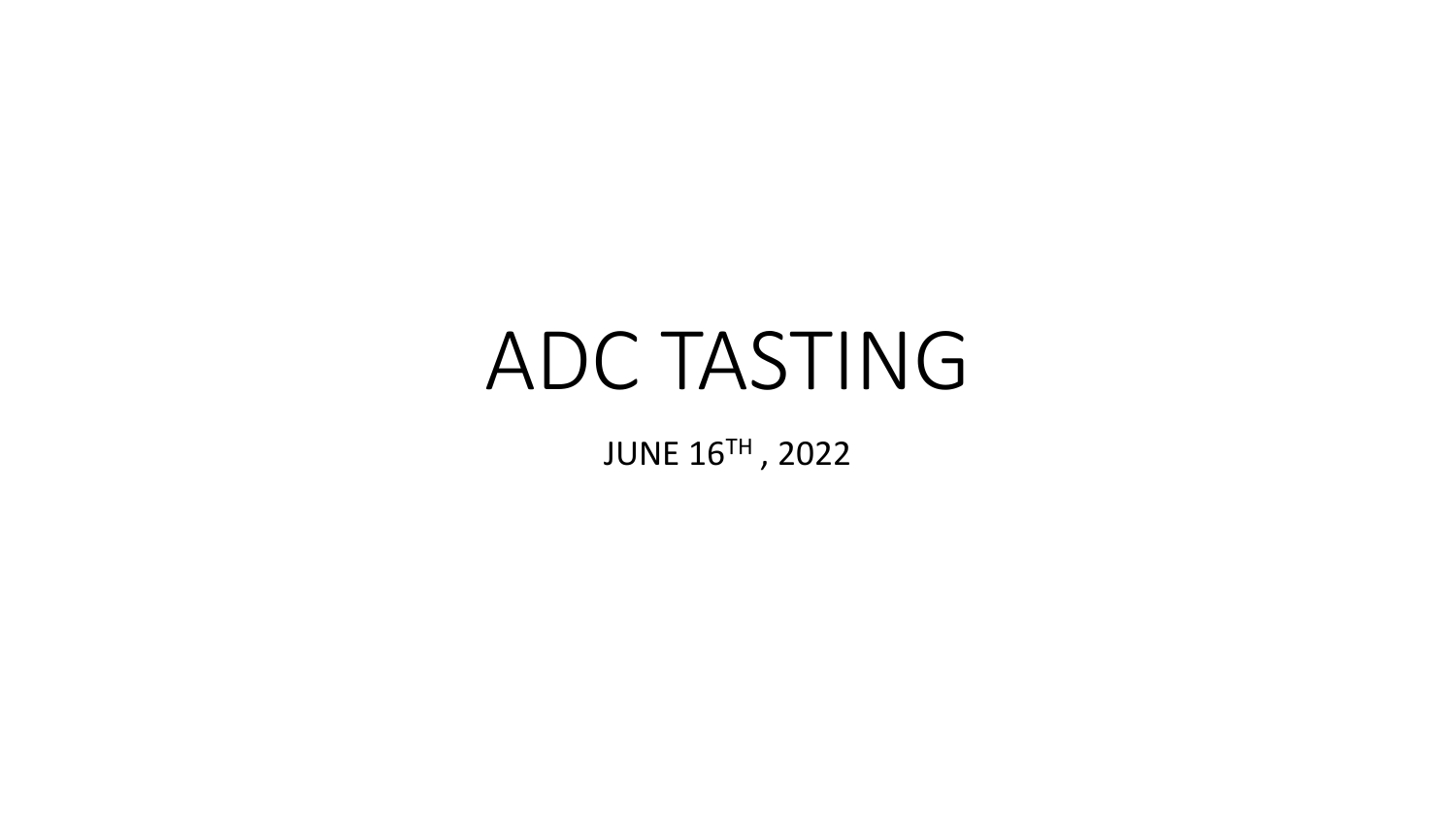









# History and Facts about Vistorta Friuli, Italy

Vistorta is a historical village situated in the region of Friuli Venezia Giulia, in the northeastern part of Italy, where the Brandolini family has lived for more than 600 years.

The farm or "azienda agricola", was created in 1872 with a long term vision of modernity from Count Guido Brandolini. He was one of the first to plant Merlot in the area after the phylloxera plague. They were also producing corn and wheat and breeding silkworms, and selling the products at local markets.

The contemporary history of Vistorta estate starts in the 1960's, when Counts Brando and Cristian Brandolini d'Adda, Brandino's parents, decide to live at Vistorta after getting married. They started renewing the villa and the garden, collaborating with the English garden architect Russell Page, which, even today, still attracts tourists from every part of the world.

In 1985, Brandino Brandolini starts leading the 4th generation of family winemakers in Vistorta.

After graduating with a degree in Agronomy at Texas A&M University, he started his career in wine at one of his family's Bordeaux estates, Château Greysac. The collaboration with winemakers George Pauli and Philippe Dambrine caused him to focus mostly on the Merlot grape in Vistorta vineyards.

In 2005, the Vistorta project converts to organic farming. The entire farm, which has some 220 hectares, became certified organic in 2008. 2009 was the first certified organic wine vintage. In the vineyards, Vistorta uses only sulfur and copper, fertilizing with green manure and compost. The work in the winery focuses on the natural development of the best characteristics of higher quality grapes, with the help of certified products and selected autochthonous yeasts. In the remaining areas of the farm, Vistorta follows an attentive schedule based on cover crop rotation, to always enrich soils (such as vetch, white mustard and clover in customized mixtures).

Covering 37 hectares, the vineyards are planted with both white and red varietals: Merlot, Pinot Grigio, Friulano and others typical of Friuli region. The average vineyard age is 30 years, but there are also some historical vineyards of Merlot and Friulano too. Merlot is Vistorta's heritage and passion. It covers 14 different small parcels with N/S sun exposition and 45msl. The oldest vineyard, called Ridiel, was planted in 1918.

Winemaking at Vistorta is performed with relatively simple, minimalist oenological facilities that allows the whole process to flow harmoniously, from harvest to bottling. In In the winery, three rooms contain vitrified concrete vats that are used throughout the different winemaking stages of both whites and reds. These different-sized vats allow for flexibility, custom tailoring the wines from every vineyard. In the barrel-bottle room, the prestigious Vistorta reds are aged, frequently using French oak barriques and big barrels. This creates long lasting and wonderful vintages of both red and white wines.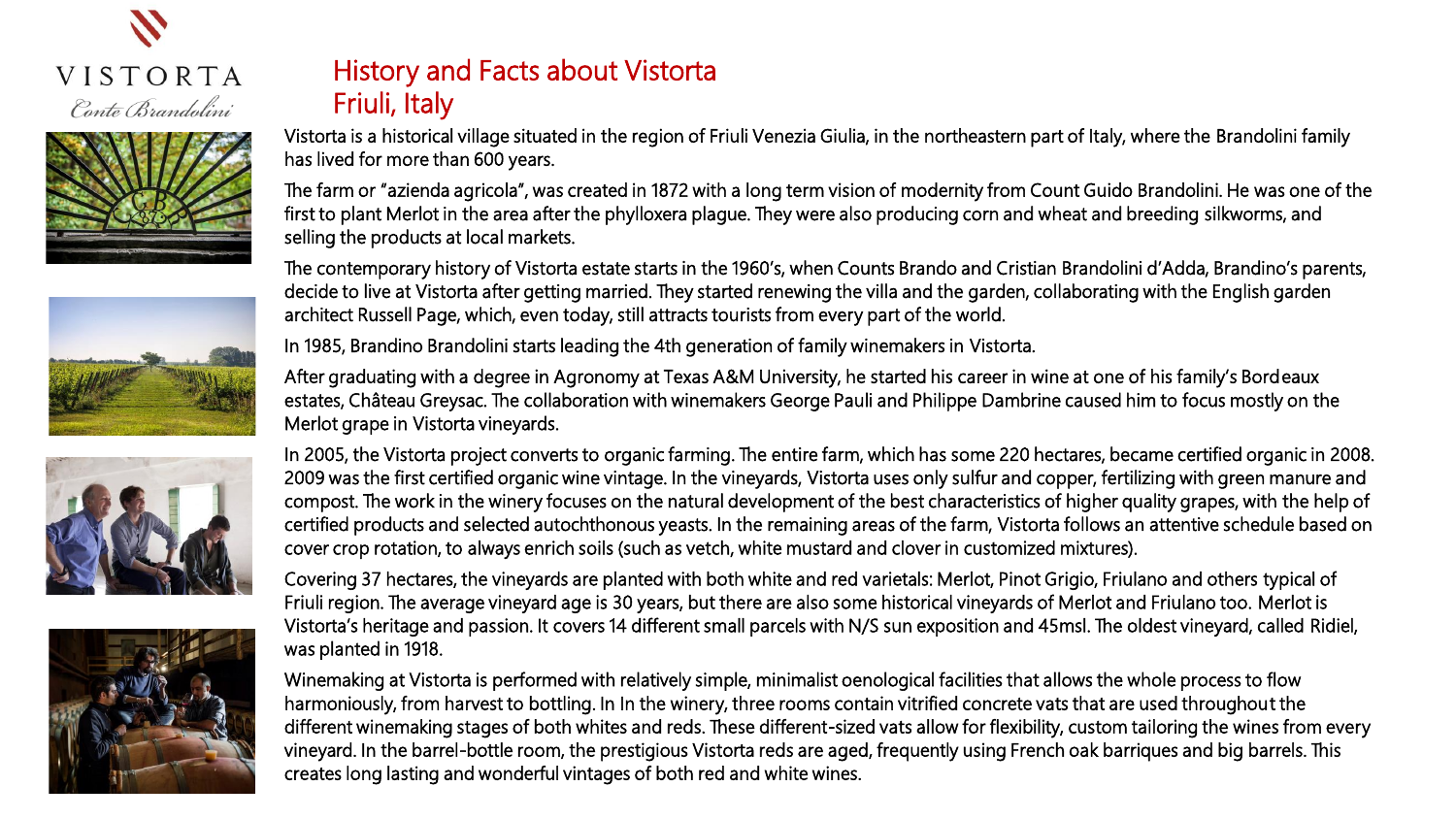

Conte Brandolin PINOT GRIGIO

FRIULI

# Vistorta Friuli Pinot Grigio, DOC, 2020 Friuli, Italy

### Wine Details

Harvest of the estate vineyards in early September. Fermentation in oxygenation (65%) and reduction (35%). Permanence in concrete vats for five months on the fine lees with a weekly battonage.

### Vineyards/Region

Vineyards in Friuli Venezia Giulia

### Tasting Note

This Pinot Grigio in the mouth has a full-flavored creamy texture with an almost salty tang and edgy acidity in places, refreshingly crisp, offers confident impressions of golden apple. Great length and elegance.

### Food Pairing

The perfect partner to small mollusks, fried fish, egg dishes, risotto, fresh and delicate cheeses.

### Varietal 100% Pinto Grigio

 $ABV$  12.5%

UPC Pack Size 0-86785-80003-5 6 750ml

**Winemaker** Alec Ongaro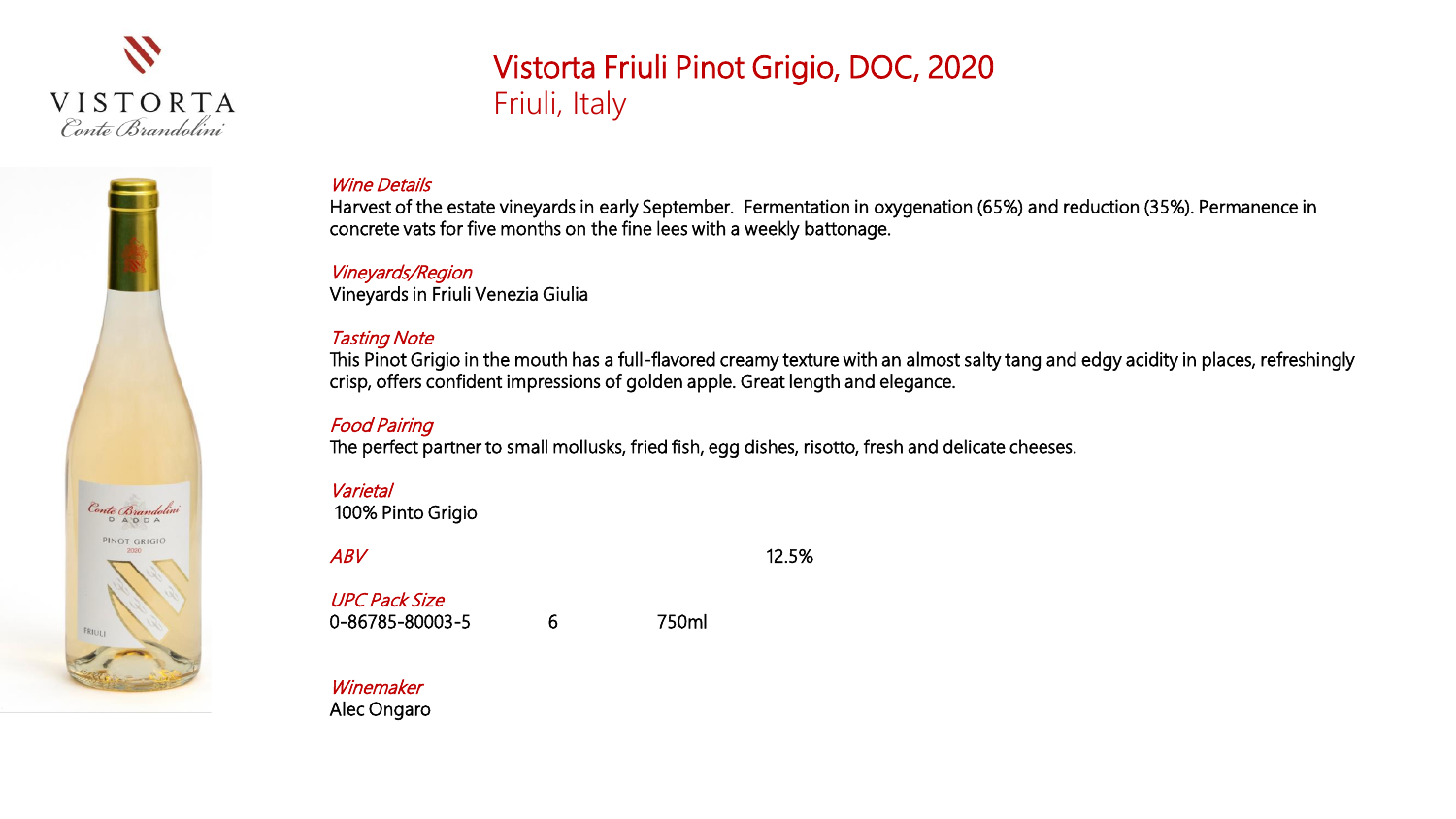# $\boldsymbol{\mathcal{N}}$ VISTORTA Conte Brandolini

# Conte Brandolini PINOT GRIGIO RAMATO

# Conte Brandolini Friuli Pinot Grigio Ramato, DOC, 2020 Friuli, Italy

### Wine Details

Harvest of a new vineyard of pinot grigio, in which are planted 6 different Clones, that are selected in order to add complexity to the wine. Pre-fermentation maceration at 8° for 10 hours. Permanence in concrete vats on the fine lees for 5 months with a weekly battonage. "Ramato" was the original Pinot Grigio from Friuli and Veneto area. The name is coming from it's unique color and it literally means "coppery".

## Vineyards/Region

Vineyards in Friuli Venezia Giulia

### Tasting Note

The maceration gives to the wine a charming reddish shade, a fruity nose of wild strawberries and apples and a small tannin that add more complexity.

### Food Pairing

Pair with fish and white meat dishes. Ideal aperitif for light summer and vegetable meals.

### **Varietal**

100% Pinto Grigio

 $ABV$  12.5%

UPC Pack Size 0-86785-80014-1 6 750ml

### Winemaker Alec Ongaro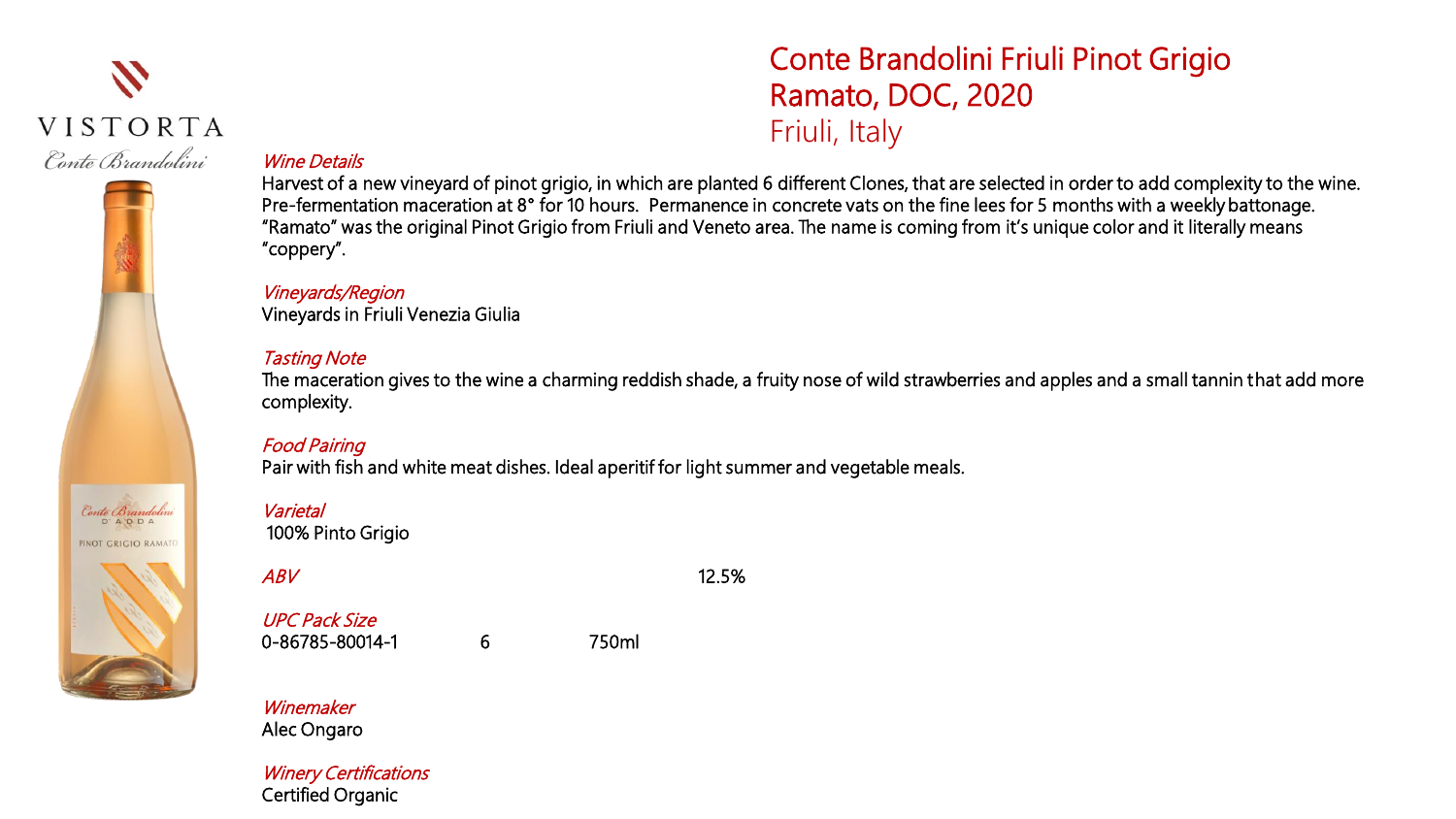

Conte Brandolini

# Vistorta Friulano, DOC, 2020 Friuli, Italy

### Wine Details

Harvest of our 30 years old vineyards in late September. The friulano vineyards are located in between the reds, with a sandy-clay soil that gives complexity and texture to this wine. Winemaking in concrete vats, it stays on its fine lees for five months with a weekly battonage.

Vineyards/Region

Vineyards in Friuli Venezia Giulia

### Tasting Note

Delicate and aromatic, this Friulano offers floral and citrus notes, together with a crisp, refreshing palate.

### Food Pairing

Pair with fresh and grilled fish, shellfish and mollusks, lighter-style charcuterie, festive pastas; wonderful with classic cured prosciutto cheeses, baked pastas, and red meats.

### **Varietal**

100% Tocai Friulano



 $ABV$  12.5% UPC Pack Size 0-86785-80007-3 6 750ml

Winemaker Alec Ongaro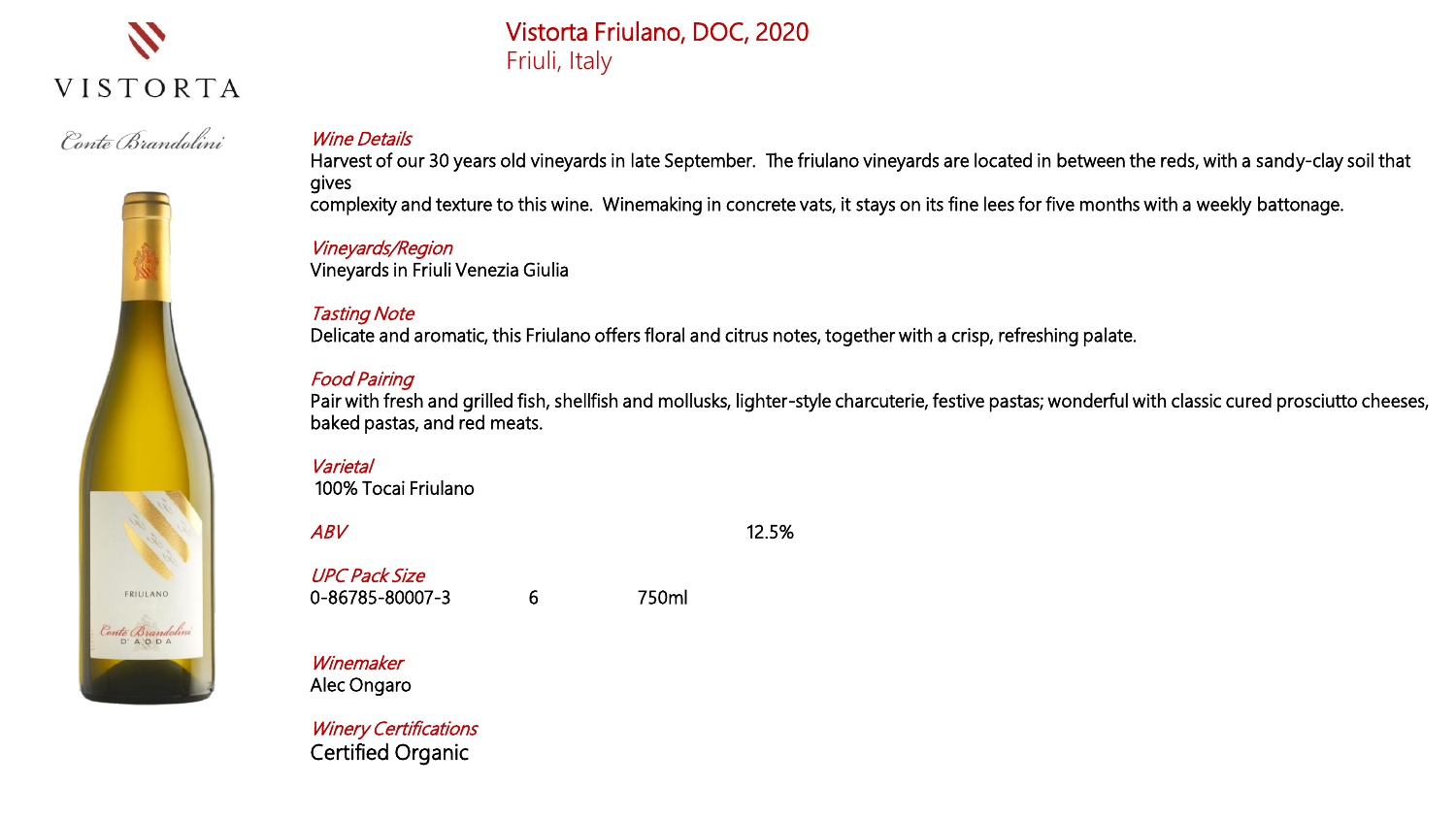

STOMO

Conte Brandolini

# Vistorta Stomo Merlot, DOC, 2018 Friuli, Italy

### Wine Details

Separated harvest of our youngest vineyards (mid-90's) Pre-fermentative cryomaceration for 72 hours in order to keep the fruity notes from our grapes. Fermentation took place in concrete vats. 50% of the wine ages in concrete tanks, the other 50% for 7 months in third passage French oak barrique. Final blending and storage in concrete vats until bottling.

### Vineyards/Region

Vineyards in Friuli Venezia Giulia

### Tasting Note

Delicate suggestions of wild red berry and fruit preserves marry flavors of blackcurrant, morello cherry, dried plum and coriander, enlivened by subtle hints of crushed flowers. Crisp and lively in the mouth, it displays appealing, earthy tannins, concluding on red berry fruit and roses.

### Food Pairing

Pair with charcuterie, medium-aged cheeses, baked pastas, and red meats.

### **Varietal**

100% Merlot

 $ABV$  12.5%

UPC Pack Size 0-86785-80005-9 6 750ml

Winemaker Alec Ongaro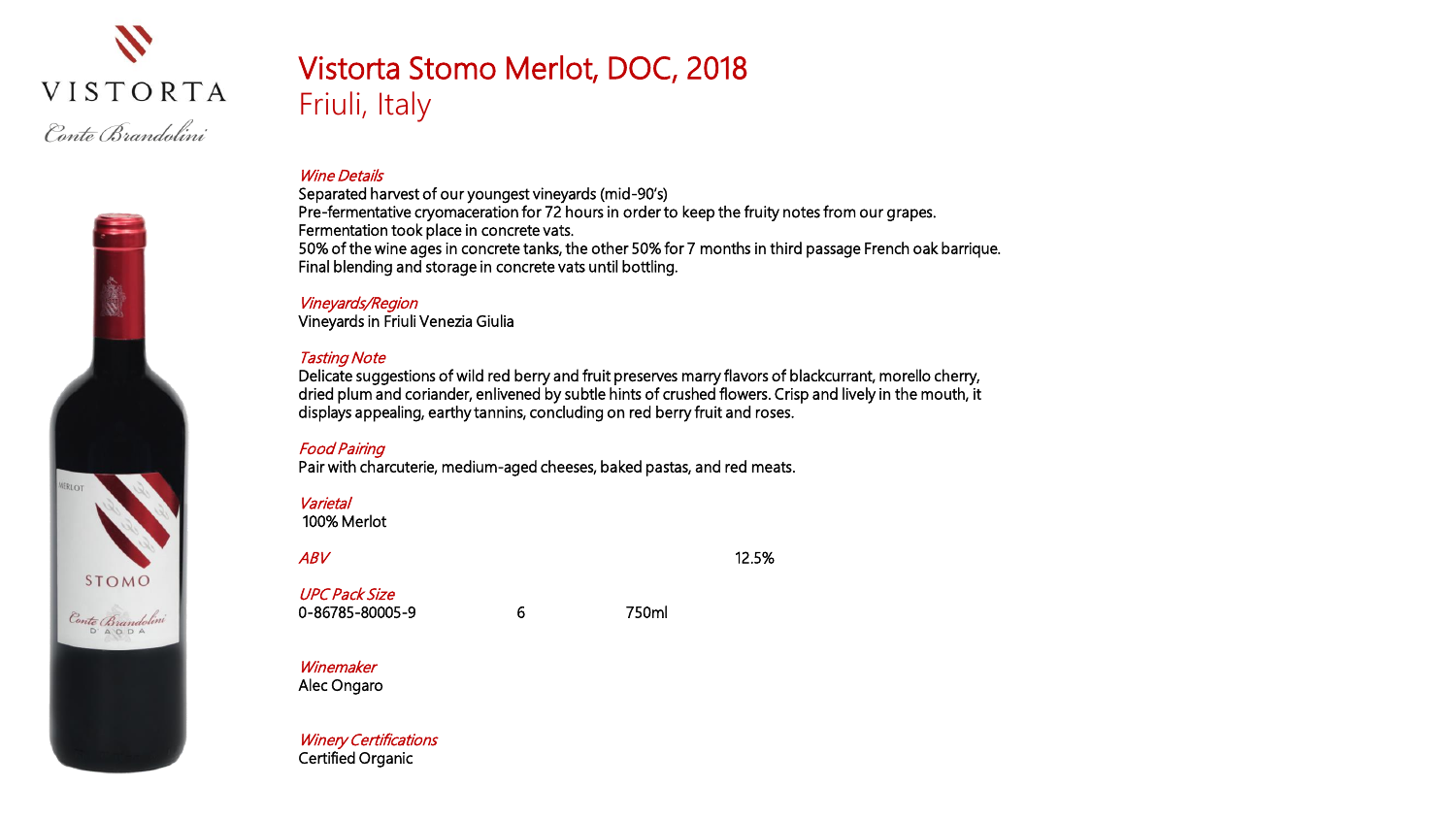

VISTORTA

Conte Brandolini

# Vistorta Merlot, IGT, 2015 –FRIULI ITALY

### Wine details

Separated harvest and winemaking for each vineyard fermentation and parcels blending in concrete vats. Aging in fine grain French oak barriques for 15 months, 40% new, 40% one year 20% two years barriques. Bottling without filtration.

### Vineyards/Region

Vineyards in Friuli Venezia Giulia

### Tasting Note

A whiff of toasty oak immediately yields to ample aromas of wild red and dark berry fruit, lifted by subtle fruits in spirits and self-confident notes of roasted espresso bean, cocoa powder, and coriander. This aromatic panoply finds beautiful echo in the mouth, where a silk-smooth texture encounters at moments expressive tannins, as they lend impressive support to the wine's powerful but calibrated structure. Spices and hints of espresso ennoble a majestic progression.

### Food Pairing

Pair with meat dishes, wild game, baked pastas, and medium-aged cheeses.

### Varietal

100% Merlot

| ABV                                                                                                                                                                                                                                                                             |                                      |                              | 13% |
|---------------------------------------------------------------------------------------------------------------------------------------------------------------------------------------------------------------------------------------------------------------------------------|--------------------------------------|------------------------------|-----|
| <b>UPC Pack Size</b><br>0-86785-8000-4                                                                                                                                                                                                                                          | 6                                    | 750ml                        |     |
| <b>Ratings &amp; Awards</b><br>97 Vin Italy<br>90 Wine Spectator<br>Wine Spectator<br>90<br>93 Wine Spectator<br>Bicchieri Gambero Rosso<br>3<br>3<br>- Bicchieri Gambero Rosso<br>Bicchieri Gambero Rosso<br>З<br>3<br>Bicchieri Gambero Rosso<br>3<br>Bicchieri Gambero Rosso | 2007<br>2006<br>2005<br>2004<br>2003 | 2013<br>2012<br>2009<br>2007 |     |

### Winemaker

Alec Ongaro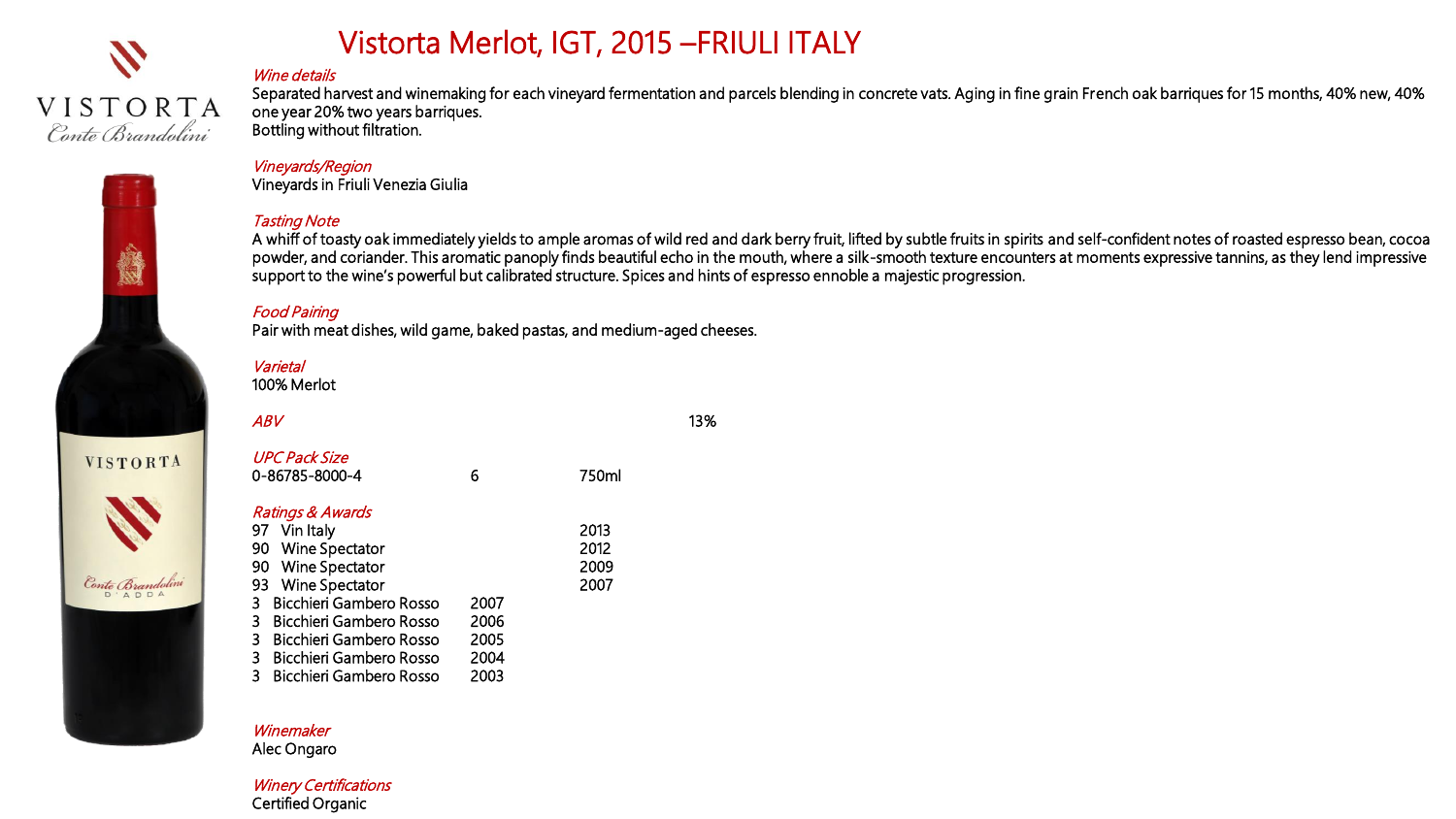

# History and Facts about Le Ragose Veneto, Italy

Le Ragose, a now famous estate, is located North of Verona, in the town of Negrar (Veneto region), at the highest point of Valpolicella Classica (1,148 feet). The winery is composed of 32 hectares, 18 planted as vineyards. The altitude is from 250 to 400 meters high.

Le Ragose was purchased in 1969 by an oenologist named Arnaldo Galli, and his wife Marta. Due to the high elevation, Marta, recognized the need for a separate designation for the hills to distinguish them from the valley flat land. Marta fought for and obtained the designation Classico. Within a few years, Marta became one of the most important personalities in the Italian wine world. She was one of the founders of the organization "Women in Wine" and founded VinItaly. In 1990, she was elected "Wine producer of the World" from La Morra.

Today, their sons Paolo, graduated in Business Management, and Marco, graduated in Agriculture with a thesis on "Microvinification of local varieties", are still researching and experimenting to have always top quality wines. Marco, is both the oenologist and agronomist of Le Ragose. Paolo's daughter Marta, graduated in management, is the third generation of "Le Ragose".

For the production of our grapes we use the pergola system. This method protects the grapes from the sun, the rain and the storms and it is perfect for the production of local varieties such as Corvina, Corvinone and Rondinella.

The deeper level of our soil is "Arenaria Eocenica". This soil comes from the "Eocene" geological era and it works like a sponge, keeping the humidity in the roots. This is one of the reasons why at Le Ragose we don't need irrigation. Below the surface we have both brown clay, red clay and volcanic soils that are rich with minerals.

At Le Ragose, the respect for our place, soil and tradition is fundamental.

We use our traditional and local varieties Corvina, Corvinone and Rondinella. We also add a 10% of other old local varieties such as Molinara, Oseleta, Dindarella, Casetta, Spigamonti. Since 1969, the Galli family has always wanted to focus on the production of quality wines.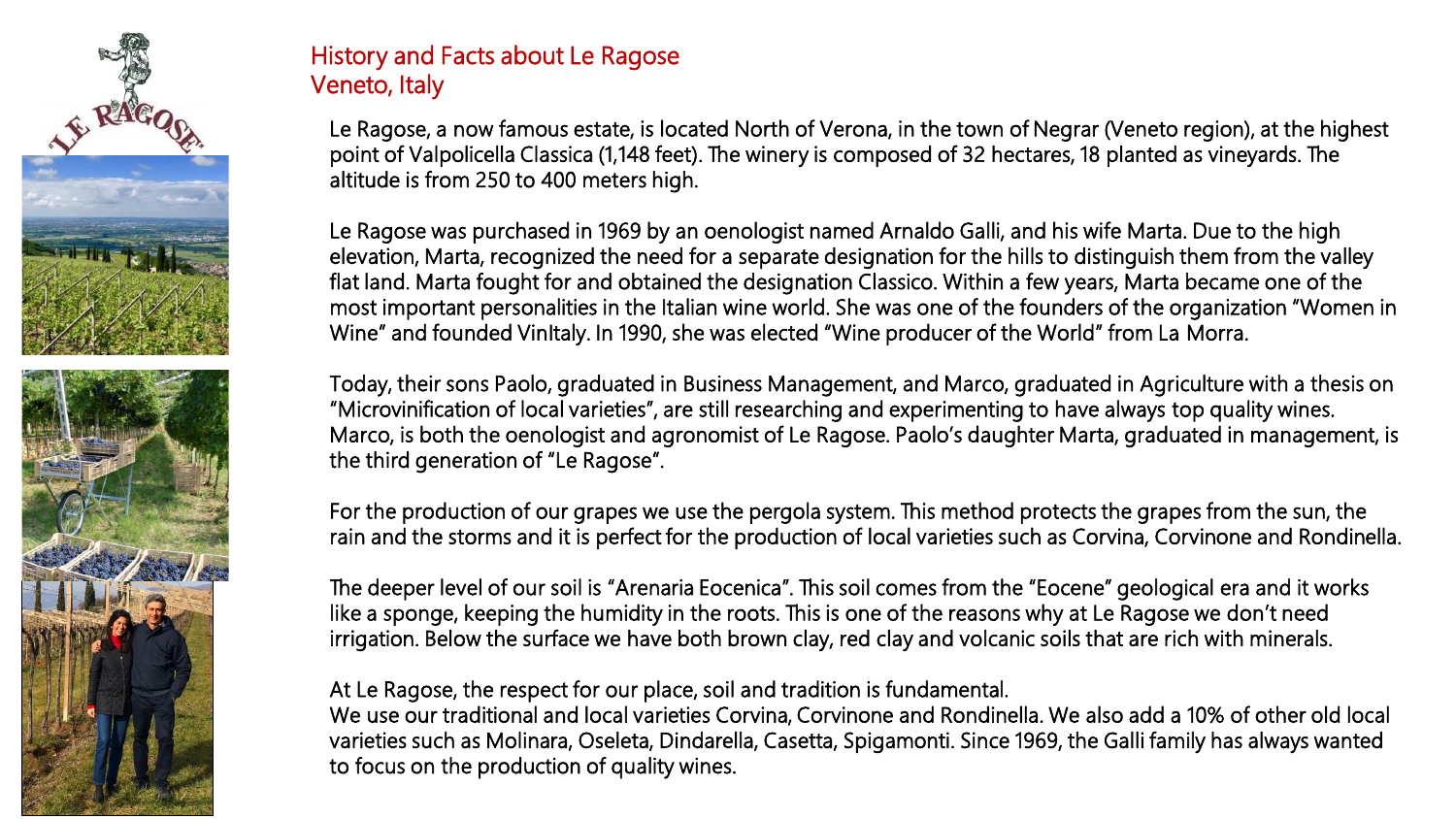



# Le Ragose Valpolocella Classico, DOC 2020 Valpolicella, Italy

### Wine Details

Grapes are hand-harvested in September. Vinification takes place in temperature controlled stainless steel tanks with indigenous yeasts. Fermentation lasts 12 to 14 days. Wine is aged in Stainless steel.

### Vineyards/Region

300 meters above sea level with a south-west exposure. The soil is clay laced with magnesium, calcium and iron on a tufaceous subsoil which drains easily. The vineyards are newly planted to as old as 40 years. There are 3,200 plants per hectare. Le Ragose is 100% estate grown grapes.

### Tasting Note

Fresh delicate red fruit aromas such as currant, strawberry and black cherry. Dry with a medium body and ripe fruit. It has an underlying current of

minerality and terroir blended with the dark cherry and vinous notes.

### Food Pairing

Excellent with pasta dishes, roasted red and white meats (especially lamb, veal and duck) gorgonzola cheese and radicchio dishes. It is also delightful served slightly chilled in the summer.

### Varietal

50% Corvina, 20% Corvinone and 20% Rondinella and 10% of local grapes such as Forselina, Rossara, Pelara, Osaletta, Negrara, Barbera, Rossignola, Rosetta, Dindarella, Croatina

| ABV                                     |   | 12.5% |         |
|-----------------------------------------|---|-------|---------|
| <b>UPC Pack Size</b><br>7-48132-10900-9 | 6 | 750ml |         |
| <b>Ratings &amp; Awards</b>             |   |       | Cost:   |
| 90 James Suckling                       |   | 2020  | Retail: |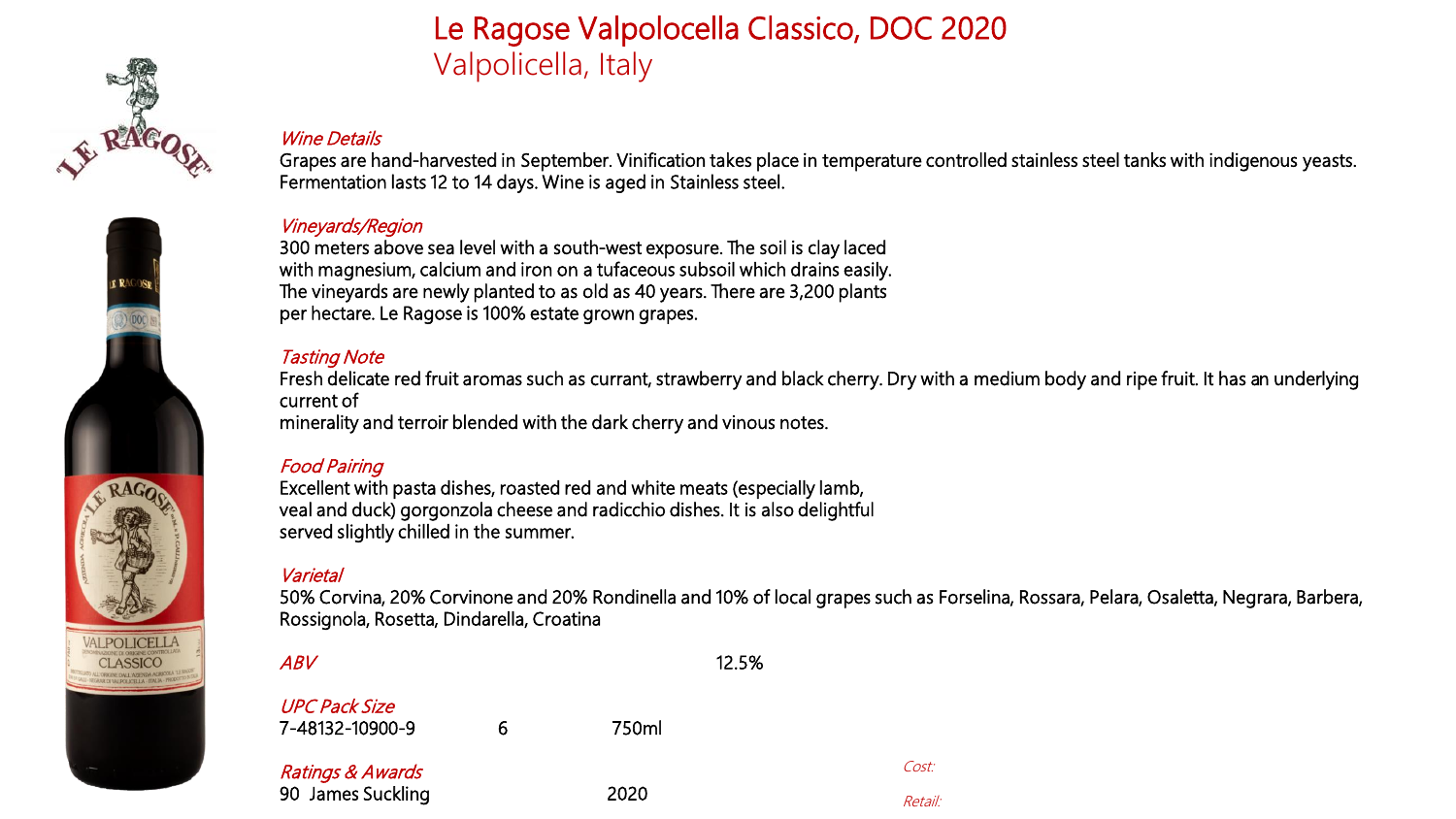



# Le Ragose Valpolocella Ripasso, DOC 2017 Valpolicella, Italy

### Wine Details

Hand harvested in September-October. The fermentation is in stainless steel for about 10-15 days with indigenous yeasts, then the wine is stored in tanks of steel. In December/January the Valpolicella Classico wine, produced in September-October, referment on the Amarone skins (Ripasso method). The presence of residual sugar in the pomace of Amarone allows the fermentation and gives to the wine body and structure. This wine is aged in Slavonian oak barrels

### Vineyards/Region

300 meters above sea level with a south-west exposure. The soil is clay laced with magnesium, calcium and iron on a tufaceous subsoil which drains easily. The vineyards are newly planted to as old as 40 years. There are 3,200 plants per hectare. Le Ragose is 100% estate grown grapes.

### Tasting Note

Fresh delicate red fruit aromas such as currant, strawberry and black cherry. Dry with a medium body. It is surprisingly complex with intense mature berry

flavor interwoven with hints of dried figs, cocoa powder, coffee and minerals. The finish is extremely long, dry and satisfying. This is a Ripasso of great elegance and longevity.

### Food Pairing

Excellent with pasta dishes with ragù, mushroom risotto, dishes with game such as pheasant, boar or deer. Good with aged cheese dishes like gorgonzola cheese and radicchio.

Cost:

Retail:

### **Varietal**

50% Corvina, 20% Rondinella, 20% Corvinone, 10% other old local varieties

| <i>ABV</i>                                                           |   |              | 14.5% |
|----------------------------------------------------------------------|---|--------------|-------|
| <b>UPC Pack Size</b><br>7-48132-10273-4                              | 6 | 750ml        |       |
| <b>Ratings &amp; Awards</b><br>90 James Suckling<br>90 Robert Parker |   | 2018<br>2017 |       |